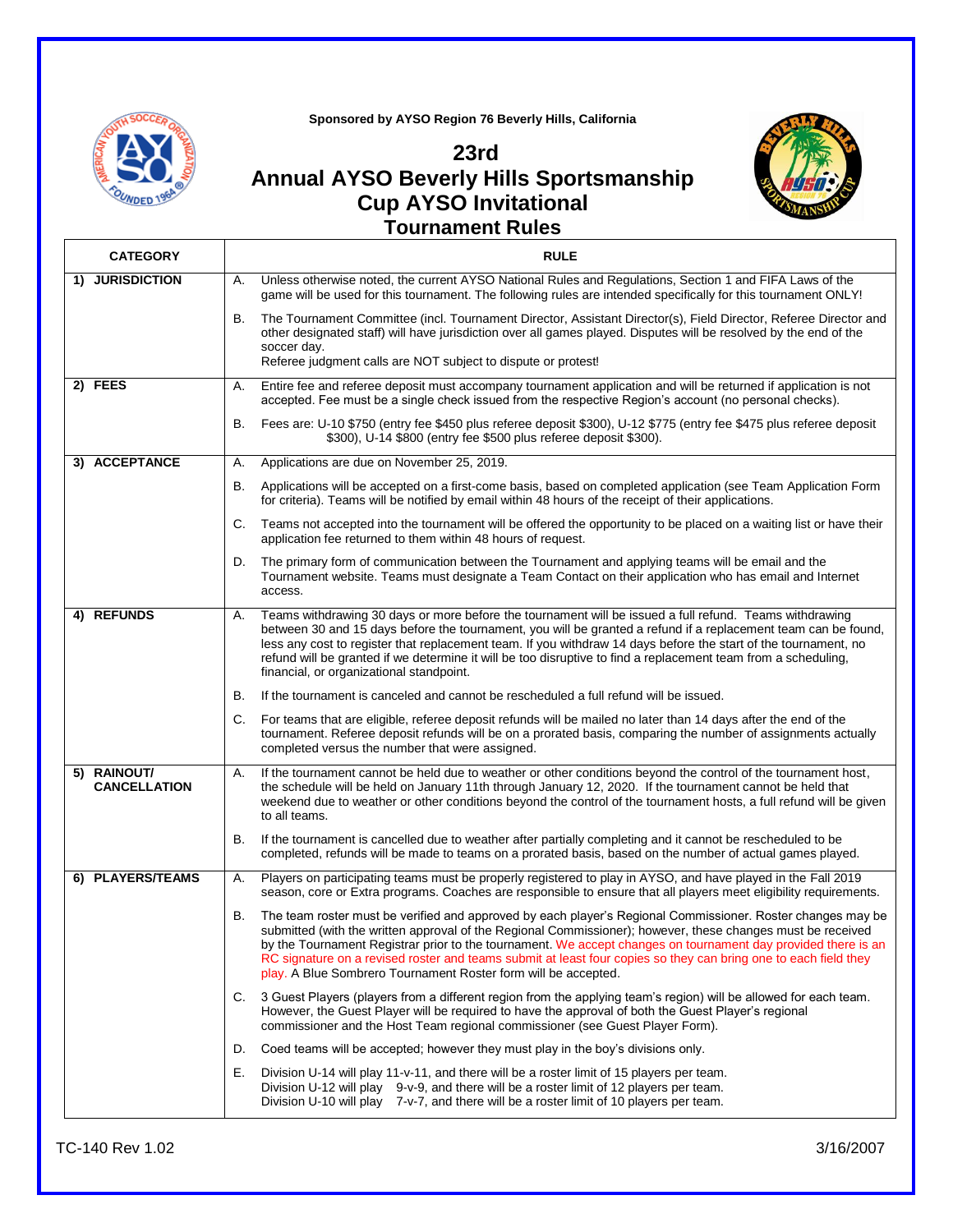|              | AYSO Beverly Hills Sportsmanship Cup Tournament Rules                                                                                                                                                                                                                                                                                                                                                                                                                                                                                                                                                                                                                                                                                                                                                                                                             |  |
|--------------|-------------------------------------------------------------------------------------------------------------------------------------------------------------------------------------------------------------------------------------------------------------------------------------------------------------------------------------------------------------------------------------------------------------------------------------------------------------------------------------------------------------------------------------------------------------------------------------------------------------------------------------------------------------------------------------------------------------------------------------------------------------------------------------------------------------------------------------------------------------------|--|
|              |                                                                                                                                                                                                                                                                                                                                                                                                                                                                                                                                                                                                                                                                                                                                                                                                                                                                   |  |
|              | If there are sufficient Extra teams in any division, there will be a special flight for those Extra teams in that<br>F.<br>division; if there are not enough Extra teams in a particular division to form a separate flight, there will not be a<br>special Extra flight and those Extra teams will be placed in the regular U10, U12, and U14 tournament divisions.<br>Matchups take account of information about the team provided to the tournament scheduler.                                                                                                                                                                                                                                                                                                                                                                                                 |  |
|              | All players must play at least half of each game. Violation of these player rules exposes a team to protest and<br>G.<br>renders them subject to forfeiture of game and possible disqualification at the discretion of the Tournament<br>Director.                                                                                                                                                                                                                                                                                                                                                                                                                                                                                                                                                                                                                |  |
| 7) COACHES   | Each team is limited to one Head Coach and one Assistant Coach only (must have one of each). These coaches<br>А.<br>must be the ones listed on the Official Team Roster.                                                                                                                                                                                                                                                                                                                                                                                                                                                                                                                                                                                                                                                                                          |  |
|              | Each coach must provide their AYSO Identification number, be a currently registered volunteer, Safe-Haven<br>В.<br>certified, CDC Concussion Certified, and AYSO trained at the age-appropriate level that they are coaching in this<br>tournament. The coach and assistant coach must attach proof of their coach certification training record from<br>eAYSO to the roster (U-10 online course ONLY will not be accepted, field portion must also be completed and<br>recorded). Please go to www.eayso.org to download a copy of your coach certification. Instructions are included<br>in this packet. Coaches are expected to set the example for their team in exhibiting proper AYSO behavior and<br>Kid Zone behavior. Coaches are expected to remain in the technical area during games and only enter the field of<br>play as requested by the referee. |  |
| 8) REFEREES  | Each team in the tournament will provide a crew of 3 referees. These referees will be assigned up to 3 games,<br>А.<br>based on their qualifications.                                                                                                                                                                                                                                                                                                                                                                                                                                                                                                                                                                                                                                                                                                             |  |
|              | All referees must be an AYSO registered & trained volunteer, Safe-Haven Certified, and CDC Concussion<br>В.<br>Certified.                                                                                                                                                                                                                                                                                                                                                                                                                                                                                                                                                                                                                                                                                                                                         |  |
|              | C.<br>Only the diagonal system of control will be used to referee the games.                                                                                                                                                                                                                                                                                                                                                                                                                                                                                                                                                                                                                                                                                                                                                                                      |  |
|              | Where possible, referees for U-14 games must be Advanced level or above.<br>D.<br>Referees for U-12 games must be Intermediate level or above.<br>Referees for U-10 games must be Regional or above.                                                                                                                                                                                                                                                                                                                                                                                                                                                                                                                                                                                                                                                              |  |
|              | Е.<br>Youth referees (center referees) must be at least 2 years older than the age group they are refereeing.                                                                                                                                                                                                                                                                                                                                                                                                                                                                                                                                                                                                                                                                                                                                                     |  |
|              | F.<br>All referees must be in full Uniform as defined by AYSO and USSF, including the Referee Badge. Referees not in<br>uniform will not be permitted to referee games, and their team's referee deposit may be subject to forfeiture.                                                                                                                                                                                                                                                                                                                                                                                                                                                                                                                                                                                                                            |  |
|              | If all assignments are successfully completed, the Referee Deposit will be refunded (see REFEREE PLAN for<br>G.<br>more details).                                                                                                                                                                                                                                                                                                                                                                                                                                                                                                                                                                                                                                                                                                                                 |  |
|              | Referees are expected to check in at the Referee Station at least 30 minutes prior to their assigned game. Failure<br>Н.<br>to appear on time may result in a replacement referee crew being assigned to the field. Once a replacement crew<br>has been assigned, they will have priority and the original crew must report to the Referee station for alternative<br>assignment.                                                                                                                                                                                                                                                                                                                                                                                                                                                                                 |  |
|              | Coaches and players in the tournament will be allowed to referee, but not a game involving their own team.<br>I.                                                                                                                                                                                                                                                                                                                                                                                                                                                                                                                                                                                                                                                                                                                                                  |  |
|              | J.<br>Referees will be expected to uphold the tournament rules, AYSO guidelines and FIFA laws. Any failure of the<br>referee to uphold these rules may be cause for dismissal from the tournament, and will place a team's referee<br>deposit refund in jeopardy.                                                                                                                                                                                                                                                                                                                                                                                                                                                                                                                                                                                                 |  |
| 9) FIELDS    | All fields will be set up and taken down by the tournament staff.<br>А.                                                                                                                                                                                                                                                                                                                                                                                                                                                                                                                                                                                                                                                                                                                                                                                           |  |
|              | Trash cans will be provided at each field. Teams will be expected to clean up all trash in their area before<br>В.<br>leaving.                                                                                                                                                                                                                                                                                                                                                                                                                                                                                                                                                                                                                                                                                                                                    |  |
|              | C.<br>Please observe the Facility Use Rules while attending the tournament as posted, or directed by park rangers or<br>tournament staff                                                                                                                                                                                                                                                                                                                                                                                                                                                                                                                                                                                                                                                                                                                          |  |
| 10) FORMAT   | This is a pool-play tournament.<br>А.                                                                                                                                                                                                                                                                                                                                                                                                                                                                                                                                                                                                                                                                                                                                                                                                                             |  |
|              | Each age division will be bracketed into playing pools. Each team will play a minimum of 4 games within their<br>В.<br>respective pools. Where there are sufficient teams, divisions will also be separated into multiple competition<br>flights.                                                                                                                                                                                                                                                                                                                                                                                                                                                                                                                                                                                                                 |  |
|              | Teams with top sportsmanship points as determined by referees will be awarded Sportsmanship Cup trophies<br>C.<br>and their players will be given Sportsmanship Cup medals. Success in following AYSO philosophies, and not the<br>number of wins or the number of goals scores, will determine the top teams in each gender/age group.                                                                                                                                                                                                                                                                                                                                                                                                                                                                                                                           |  |
| 11) CHECK-IN | Teams must check in 60 minutes prior to their first game, and will receive Game Cards at check in.<br>А.                                                                                                                                                                                                                                                                                                                                                                                                                                                                                                                                                                                                                                                                                                                                                          |  |
|              | Each coach or team representative must provide AYSO Player Registration forms with original ink signatures for<br>В.<br>verification by tournament officials.                                                                                                                                                                                                                                                                                                                                                                                                                                                                                                                                                                                                                                                                                                     |  |
|              | C.<br>Coach must have these Player Registration forms with them at all times and ready for presentation to<br>Tournament Officials.                                                                                                                                                                                                                                                                                                                                                                                                                                                                                                                                                                                                                                                                                                                               |  |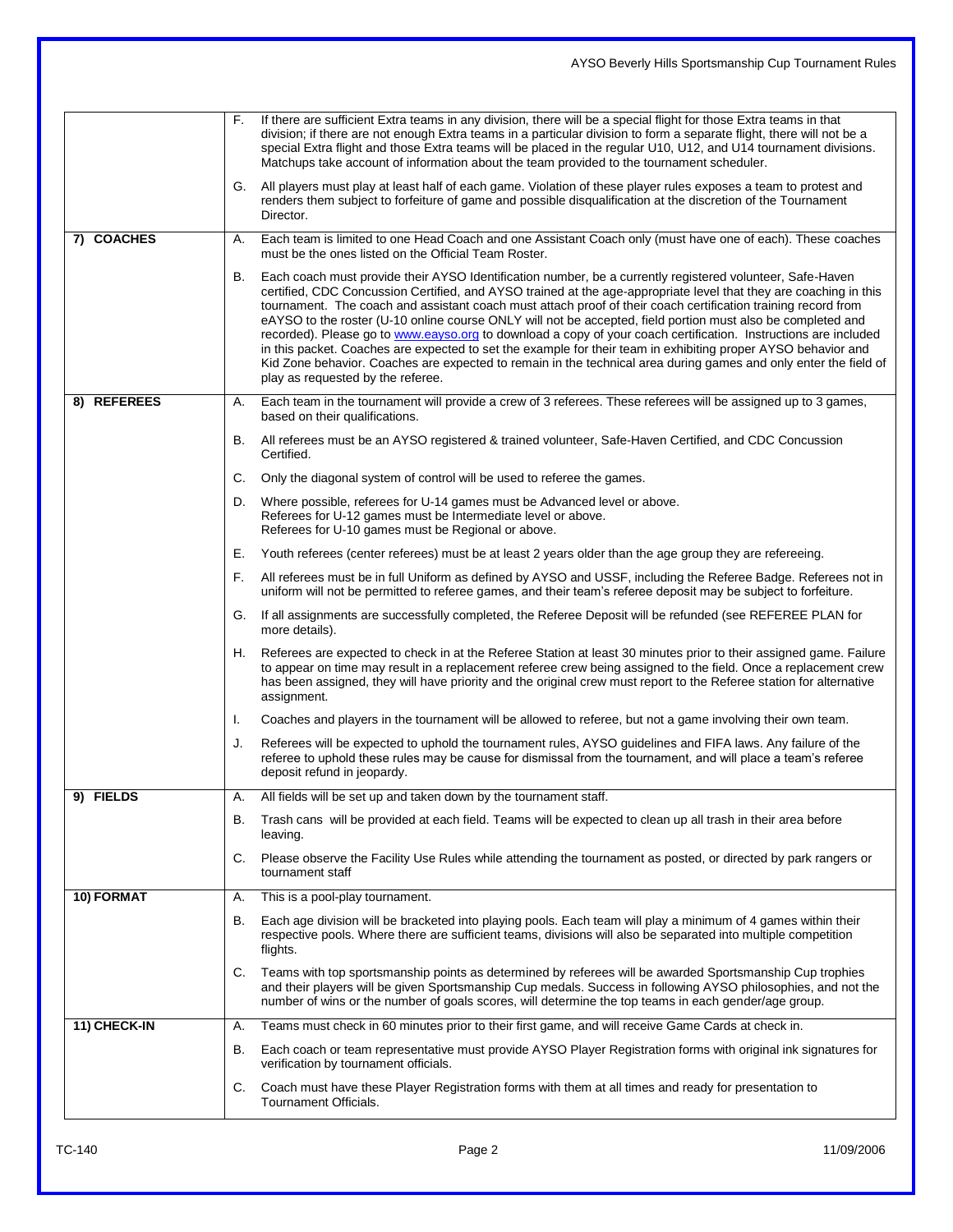## D. Late arriving players must be escorted to the check-in station by a team official along with their Player Registration Form and be cleared by the Tournament Staff before participating in any games. 12) FIELD MONITORS | A. There will be a tournament Field Monitor assigned to each field, and will report to the Tournament Field Director. Field Monitors will check in teams prior to each game, and present the verified game cards to the match referees. B. At the conclusion of the game, the match referees must return the completed game cards and sportsmanship scores to the Field Monitor. C. Field Monitors will be the first to respond to any incidents or injuries, and will be in contact with the rest of the tournament staff by telephone. Tournament participants are encouraged to report any concerns immediately to the Field Monitor, and also to respectfully follow any instructions given by the Field Monitor. **13) GAMES** A. All games will consist of 25 to 30 minute halves depending on the age division (see chart below) with a five minute half time. There will be a running clock during the match including substitutions. There will be no time added on for injuries or time wasted in qualifying rounds. Games will expect to end on time, and may be shortened if they started late. Pool play games may end in a tie. B. There are no Championship games. After four games, top teams in each gender and age division in terms of sportsmanship points will be awarded a trophy and their players will be awarded medals. C. Game duration shall be as follows: Division<br>U-10: U-10: 25 minute half U-12 25 minute half U-14: 30 minute half D. The "home" team will be the first team or top team listed on the game schedule and will be responsible for providing the game ball. The home team will be situated on the North or East side of the field, and the visitor will be situated on the South or West side. Spectators must remain on the side of the field designated for their team. The home team will change jerseys or don pinnies in the event of a color conflict with the visitor team. If any questions, the referee will determine whether this is necessary. E. There will be no warming up on the field. Teams must warm up prior to taking the field. As soon as the previous game has ended, teams must clear the field and the teams for the next game must take their places. F. FORFEITS: Teams must check in at the designated Field Coordinator Station 30 minutes prior to the start of the game. There will be a five-minute grace period at the start of the game for a team to take the field before a forfeit is declared. The score for a forfeit match will be the maximum number of Sportsmanship points for the remaining team (See STANDINGS for the points to be awarded). For U-10 division teams, there is a minimum of 5 players on the field to continue a game. For U-12 and U-14 the minimum number is 6, and 7 players, respectively. If a team cannot field the minimum number of players, the game will be abandoned and a forfeit will be declared. G. SUSPENDED GAMES: The Tournament Committee may determine to end matches early if field schedule is behind due to game delays, interference, or if weather conditions provide unsafe conditions; and may distribute awards according to games played and points. The Tournament Committee will determine the outcome of any single game which is terminated prematurely (due to inclement weather, participant injury, or interference by outside party, etc.). H. ABANDONED GAMES: if any games cannot be played due to circumstances beyond the control of the tournament, the final sportsmanship scores will be determined by the Tournament Director or designee who can declare a game to be abandoned or not played. **14) SUBSTITUTIONS** A. Substitutions shall be allowed approximately mid way through each half for ALL divisions U-10 through U-14, and will be recorded on the game cards by the referee. B. All substitutions must be approved and recognized by the referee. Substitutions may be made for injured players; however, they may not return until the beginning of the next quarter and will be considered as having played the current quarter (exception: an injured player not replaced may return to play at any time with the referee's permission). C. There are no overtime periods. Ties stand. 15) **STANDINGS** A. Teams will earn Sportsmanship points for the conduct of their players, coaches, and spectators. Sportsmanship points will be awarded by the referees of each game. Sportsmanship points will be totaled for each team and the winner will be determined after the  $3<sup>rd</sup>$  game. The medals and the trophy will be given after the  $4<sup>th</sup>$  game. In addition, there may be trophies awarded for various defensive oriented standings such as "fewest goals against." B. Standings will not be posted. This is a Sportsmanship Cup where winning is de-emphasized and sportsmanship and good conduct are emphasized for all participating teams. **16) ADVANCEMENTS** A. There are no playoffs or medal-round games. The first three games count toward collecting Sportsmanship Points. **17) MEDAL-ROUNDS** A. There are no playoffs or medal-round games. The first three games count toward collecting Sportsmanship Points.

AYSO Beverly Hills Sportsmanship Cup Tournament Rules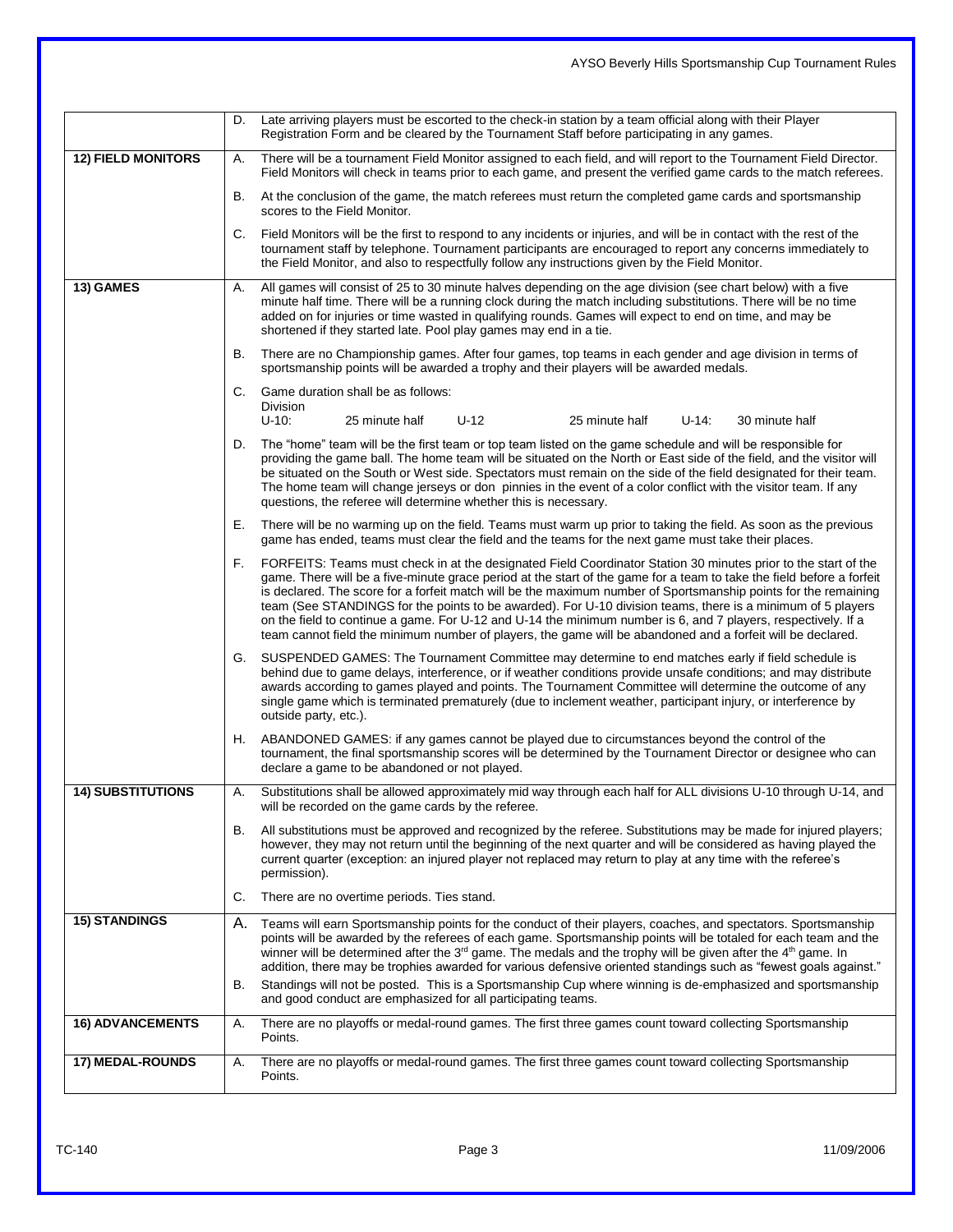| 18) AWARDS            | А. | Medals will be presented to coaches and players from the top teams in terms of Sportsmanship Points in each                                                                                                                                                                                                                                                                                                                                                                                                                                                                                        |
|-----------------------|----|----------------------------------------------------------------------------------------------------------------------------------------------------------------------------------------------------------------------------------------------------------------------------------------------------------------------------------------------------------------------------------------------------------------------------------------------------------------------------------------------------------------------------------------------------------------------------------------------------|
|                       | В. | gender and age division. Top teams will also be awarded trophies.<br>A tournament pin will be presented to each player and coach.                                                                                                                                                                                                                                                                                                                                                                                                                                                                  |
|                       |    |                                                                                                                                                                                                                                                                                                                                                                                                                                                                                                                                                                                                    |
| 19) CONDUCT           | А. | Coaches will be expected to set a positive example for the team, and will be held responsible for the actions of<br>their team including spectators. All spectators must remain behind the control line and between the 18-yard lines.<br>Two coaches maximum per team, and they must remain in the marked coaching area (within ten yards either way<br>from midfield).                                                                                                                                                                                                                           |
|                       | В. | At the conclusion of each match, the referees will indicate on the reverse of the game cards any point deductions<br>for poor sportsmanship. Point deductions will be used as tie-breakers should that become necessary. Referees<br>will be required to complete a game misconduct report for all misconducts during the game, as well as any<br>incidents of interference by spectators.                                                                                                                                                                                                         |
|                       | C. | Any coach or spectator ejected must immediately leave the vicinity of the playing field (out of sight and sound)<br>and will be prohibited from attending the next scheduled game. Any player sent off (red carded) must immediately<br>leave the vicinity of the game (under supervision of their parent or Safe Haven-certified adult), and may not return<br>to the field of play during the current game, including for the post-game handshake, and may not be substituted<br>for, and is suspended from participation in the next game. There will be penalty point deductions for all send- |
|                       | D. | Any violent conduct red card or ejection will result in that player/coach/spectator being barred from the remainder<br>of the tournament.                                                                                                                                                                                                                                                                                                                                                                                                                                                          |
|                       | Е. | If it is determined that an ineligible player has participated in a game, the team will forfeit all games in which that<br>player participated illegally. Furthermore, if it is determined that the coach knowingly played a player illegally, that<br>coach will be barred from further participation in the tournament.                                                                                                                                                                                                                                                                          |
|                       | F. | It is mandatory to play a scheduled game. If it is determined that a coach willfully fails to have his team participate<br>in a scheduled game, the coach will be dismissed from the tournament and the incident will be reported to the<br>respective Regional Commissioner.                                                                                                                                                                                                                                                                                                                      |
|                       | G. | All conduct problems will be reported to the respective Regional Commissioner.                                                                                                                                                                                                                                                                                                                                                                                                                                                                                                                     |
|                       | Н. | All Serious Incidents will be reported to the respective Regional Commissioner as well as Area, Section and<br>AYSO National Office parties.                                                                                                                                                                                                                                                                                                                                                                                                                                                       |
| 20) MEDICAL/FIRST AID | А. | There will be a First Aid station at the main tent where participants may receive ice, etc. for minor injuries.                                                                                                                                                                                                                                                                                                                                                                                                                                                                                    |
|                       | В. | There will be a roving first aid response staff member to respond to injuries on the field. Field Monitors will<br>communicate via telephone to call the first aid staffer to the field where first aid is requested.                                                                                                                                                                                                                                                                                                                                                                              |
|                       | C. | If an injury is serious, the first aid staffer or Safety Director will have a mobile phone to call 911 for emergency<br>response.                                                                                                                                                                                                                                                                                                                                                                                                                                                                  |
|                       | D. | Directions to the nearest hospital/urgent care center will be available at the First Aid station.                                                                                                                                                                                                                                                                                                                                                                                                                                                                                                  |
| 21) UNIFORMS/SAFETY   | А. | All players must wear the approved AYSO uniform only, and all players on the same team must wear matching<br>uniforms (goalkeeper excepted - may have a different jersey).                                                                                                                                                                                                                                                                                                                                                                                                                         |
|                       | В. | Each player's uniform must be marked with a permanently-affixed unique number that matches the uniform<br>number on the Game Card, and may not exchange numbered jerseys with any other player during the game<br>including the goalkeeper.                                                                                                                                                                                                                                                                                                                                                        |
|                       | C. | Garments may be worn under the uniform (i.e. long sleeves, etc.) during inclement weather, however the match<br>referee will be the judge of what should be allowed or not.                                                                                                                                                                                                                                                                                                                                                                                                                        |
|                       | D. | Not allowed: jewelry, hard metal or plastic clips on clothing or hair. No player will be allowed to participate with<br>any type of cast or splint. Removal of any type of cast or splint at the field or surrounding area in order to<br>participate shall disqualify that team member from participation.                                                                                                                                                                                                                                                                                        |
|                       | Е. | AYSO will not prohibit the use of knee braces by players in AYSO events and programs; providing that the brace<br>is adequately covered and padded in the judgment of the referee, so as to eliminate the possibility of its causing<br>injury to the other players on the field.                                                                                                                                                                                                                                                                                                                  |
| 22) PROTESTS          | А. | Protests will be considered only for the following reasons:                                                                                                                                                                                                                                                                                                                                                                                                                                                                                                                                        |
|                       |    | An ineligible player has played.<br>٠                                                                                                                                                                                                                                                                                                                                                                                                                                                                                                                                                              |
|                       |    | One or more registered player(s), present and in uniform, has not played the required one half of the game<br>٠<br>(except for illness or injury as recorded by the game referee).                                                                                                                                                                                                                                                                                                                                                                                                                 |
|                       | В. | All protests must be presented in writing to the Tournament Director within 1/2 hour of the completion of the<br>game.                                                                                                                                                                                                                                                                                                                                                                                                                                                                             |
|                       | C. | All protests will be heard by a Protest Committee of at least three persons selected by the Tournament Director.<br>In all cases, the members of the Protest Committee will be unrelated to either team involved in the protest.<br>ALL PROTEST DECISIONS ARE FINAL!                                                                                                                                                                                                                                                                                                                               |

AYSO Beverly Hills Sportsmanship Cup Tournament Rules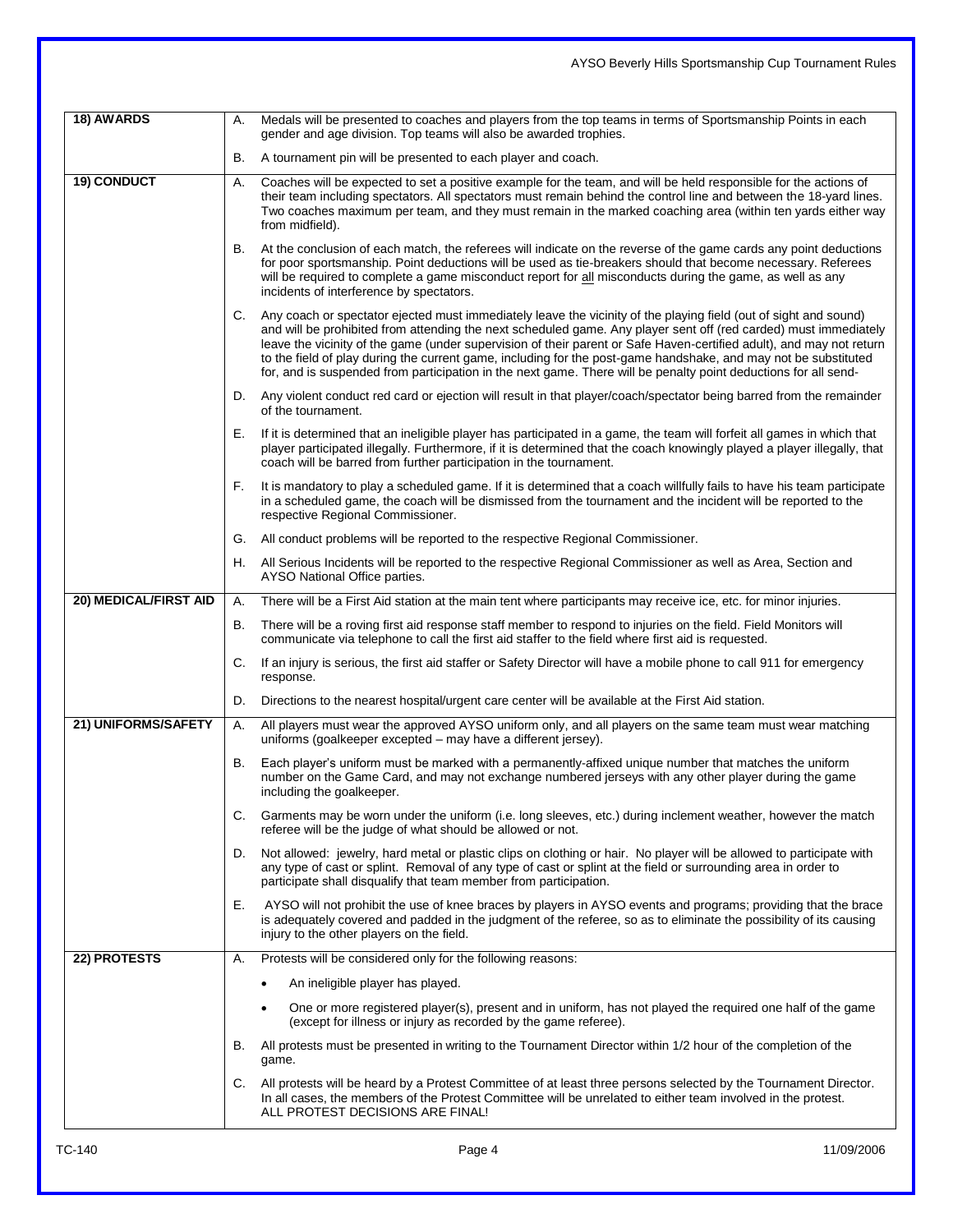|                                    |                                                                                                                                                                                                                                                                                                                                                                                                                                                                                                                                                                                                                                                                                                                                                                                                                                                                                                                                                                     |                                                                                                                                                                                                                                                                                                                                                                                                                                                                                                                                                                                                                                                                                                                              | AYSO Beverly Hills Sportsmanship Cup Tournament Rules |  |  |  |
|------------------------------------|---------------------------------------------------------------------------------------------------------------------------------------------------------------------------------------------------------------------------------------------------------------------------------------------------------------------------------------------------------------------------------------------------------------------------------------------------------------------------------------------------------------------------------------------------------------------------------------------------------------------------------------------------------------------------------------------------------------------------------------------------------------------------------------------------------------------------------------------------------------------------------------------------------------------------------------------------------------------|------------------------------------------------------------------------------------------------------------------------------------------------------------------------------------------------------------------------------------------------------------------------------------------------------------------------------------------------------------------------------------------------------------------------------------------------------------------------------------------------------------------------------------------------------------------------------------------------------------------------------------------------------------------------------------------------------------------------------|-------------------------------------------------------|--|--|--|
|                                    | D.                                                                                                                                                                                                                                                                                                                                                                                                                                                                                                                                                                                                                                                                                                                                                                                                                                                                                                                                                                  | Referee judgment calls are FINAL and are not grounds for nor subject to protest or dispute!                                                                                                                                                                                                                                                                                                                                                                                                                                                                                                                                                                                                                                  |                                                       |  |  |  |
| 23) RULES<br><b>INTERPRETATION</b> | The Tournament Director retains the right to interpret and apply the tournament rules to the optimum benefit of all<br>tournament participants.                                                                                                                                                                                                                                                                                                                                                                                                                                                                                                                                                                                                                                                                                                                                                                                                                     |                                                                                                                                                                                                                                                                                                                                                                                                                                                                                                                                                                                                                                                                                                                              |                                                       |  |  |  |
| 24) PLAYERS/TEAMS                  | Players may play up a division (except no U8 players may participate in the tournament), but they may not play down a<br>division. If players played up a division at the request of the region, in the primary season (e.g. high school players) they<br>should not be required to play up in the secondary season.                                                                                                                                                                                                                                                                                                                                                                                                                                                                                                                                                                                                                                                |                                                                                                                                                                                                                                                                                                                                                                                                                                                                                                                                                                                                                                                                                                                              |                                                       |  |  |  |
| 25) REFEREES                       | For participants who wish to provide some observations (positive and constructive) regarding one of the referees in<br>А.<br>the tournament, there will be feedback forms for this purpose at the Information Booth. The information on these<br>forms will not be used to overturn a referee's ruling or the outcome of a game, but will be used as an opportunity to<br>provide further education.                                                                                                                                                                                                                                                                                                                                                                                                                                                                                                                                                                |                                                                                                                                                                                                                                                                                                                                                                                                                                                                                                                                                                                                                                                                                                                              |                                                       |  |  |  |
|                                    | AYSO PRO youth referees are appreciated at the tournament, as long as they are not players on a team in the<br>В.<br>tournament. Youth referees will be required to have a Youth Referee Form (provided by the tournament) on them at<br>all times while officiating at the tournament, and present to any tournament official upon request. This form must be<br>signed by the youth referee's Referee Administrator, and be accompanied by a copy of the youth referee's Youth<br>Volunteer Registration form.<br>C.<br>Each referee team will submit a single score for each team to the Field Director after each game. The referees'<br>scoring is final and not subject to protest. Individual teams will be evaluated using a point system. Each team can<br>earn a maximum of 100 points per game. The factors to be evaluated at each game in the following table: A more<br>detailed description of the factors will be provided to coaches and referees. |                                                                                                                                                                                                                                                                                                                                                                                                                                                                                                                                                                                                                                                                                                                              |                                                       |  |  |  |
|                                    |                                                                                                                                                                                                                                                                                                                                                                                                                                                                                                                                                                                                                                                                                                                                                                                                                                                                                                                                                                     |                                                                                                                                                                                                                                                                                                                                                                                                                                                                                                                                                                                                                                                                                                                              |                                                       |  |  |  |
|                                    | Total of 50 points                                                                                                                                                                                                                                                                                                                                                                                                                                                                                                                                                                                                                                                                                                                                                                                                                                                                                                                                                  | Total of 25 points                                                                                                                                                                                                                                                                                                                                                                                                                                                                                                                                                                                                                                                                                                           | Total of 25 points                                    |  |  |  |
|                                    | courtesy to opponents and to<br>teammates                                                                                                                                                                                                                                                                                                                                                                                                                                                                                                                                                                                                                                                                                                                                                                                                                                                                                                                           | cooperation with officials                                                                                                                                                                                                                                                                                                                                                                                                                                                                                                                                                                                                                                                                                                   | cooperation with official                             |  |  |  |
|                                    | cooperation with officials                                                                                                                                                                                                                                                                                                                                                                                                                                                                                                                                                                                                                                                                                                                                                                                                                                                                                                                                          | positive coaching and<br>encouragement                                                                                                                                                                                                                                                                                                                                                                                                                                                                                                                                                                                                                                                                                       | remaining 2 yards off the line;                       |  |  |  |
|                                    | appearance                                                                                                                                                                                                                                                                                                                                                                                                                                                                                                                                                                                                                                                                                                                                                                                                                                                                                                                                                          | line-up cards properly completed                                                                                                                                                                                                                                                                                                                                                                                                                                                                                                                                                                                                                                                                                             | encouragement without coaching                        |  |  |  |
|                                    |                                                                                                                                                                                                                                                                                                                                                                                                                                                                                                                                                                                                                                                                                                                                                                                                                                                                                                                                                                     | Deductions and Cards.<br>D.                                                                                                                                                                                                                                                                                                                                                                                                                                                                                                                                                                                                                                                                                                  |                                                       |  |  |  |
|                                    | red card infraction.                                                                                                                                                                                                                                                                                                                                                                                                                                                                                                                                                                                                                                                                                                                                                                                                                                                                                                                                                | (1) Ten (10) points will be deducted for each yellow card infraction and fifty (50) points will be deducted for a                                                                                                                                                                                                                                                                                                                                                                                                                                                                                                                                                                                                            |                                                       |  |  |  |
|                                    | and is suspended for the next game.                                                                                                                                                                                                                                                                                                                                                                                                                                                                                                                                                                                                                                                                                                                                                                                                                                                                                                                                 | (2) Red Card or Send-Off: Player must leave the field (under supervision of their parent or safe haven adult)                                                                                                                                                                                                                                                                                                                                                                                                                                                                                                                                                                                                                |                                                       |  |  |  |
|                                    | following game.                                                                                                                                                                                                                                                                                                                                                                                                                                                                                                                                                                                                                                                                                                                                                                                                                                                                                                                                                     | (3) Yellow Card or Caution: if player receives two yellow cards in different games, player is suspended for the                                                                                                                                                                                                                                                                                                                                                                                                                                                                                                                                                                                                              |                                                       |  |  |  |
|                                    | and at other times before and after games.                                                                                                                                                                                                                                                                                                                                                                                                                                                                                                                                                                                                                                                                                                                                                                                                                                                                                                                          | (4) In addition, field directors have 5 discretionary points that they may deduct based on conduct at check-in                                                                                                                                                                                                                                                                                                                                                                                                                                                                                                                                                                                                               |                                                       |  |  |  |
|                                    | Е.<br>Director.                                                                                                                                                                                                                                                                                                                                                                                                                                                                                                                                                                                                                                                                                                                                                                                                                                                                                                                                                     | In accordance with the Laws of the Game, coaches and spectators are not subject to receiving cards. However, the<br>referee may note coach and spectator conduct in awarding sportsmanship points, and may eject and send off from<br>the area of a field a coach or assistant coach or spectator who, in the referee's opinion, is disruptive or interfering<br>with the control of the game. The referee may suspend play until the person leaves, and can terminate the game<br>for willful noncompliance. A written referee's report will be filed with the Tournament Director in the case of all red<br>cards or send-offs, and a copy will be forwarded to the offending team member's Regional Commissioner and Area |                                                       |  |  |  |